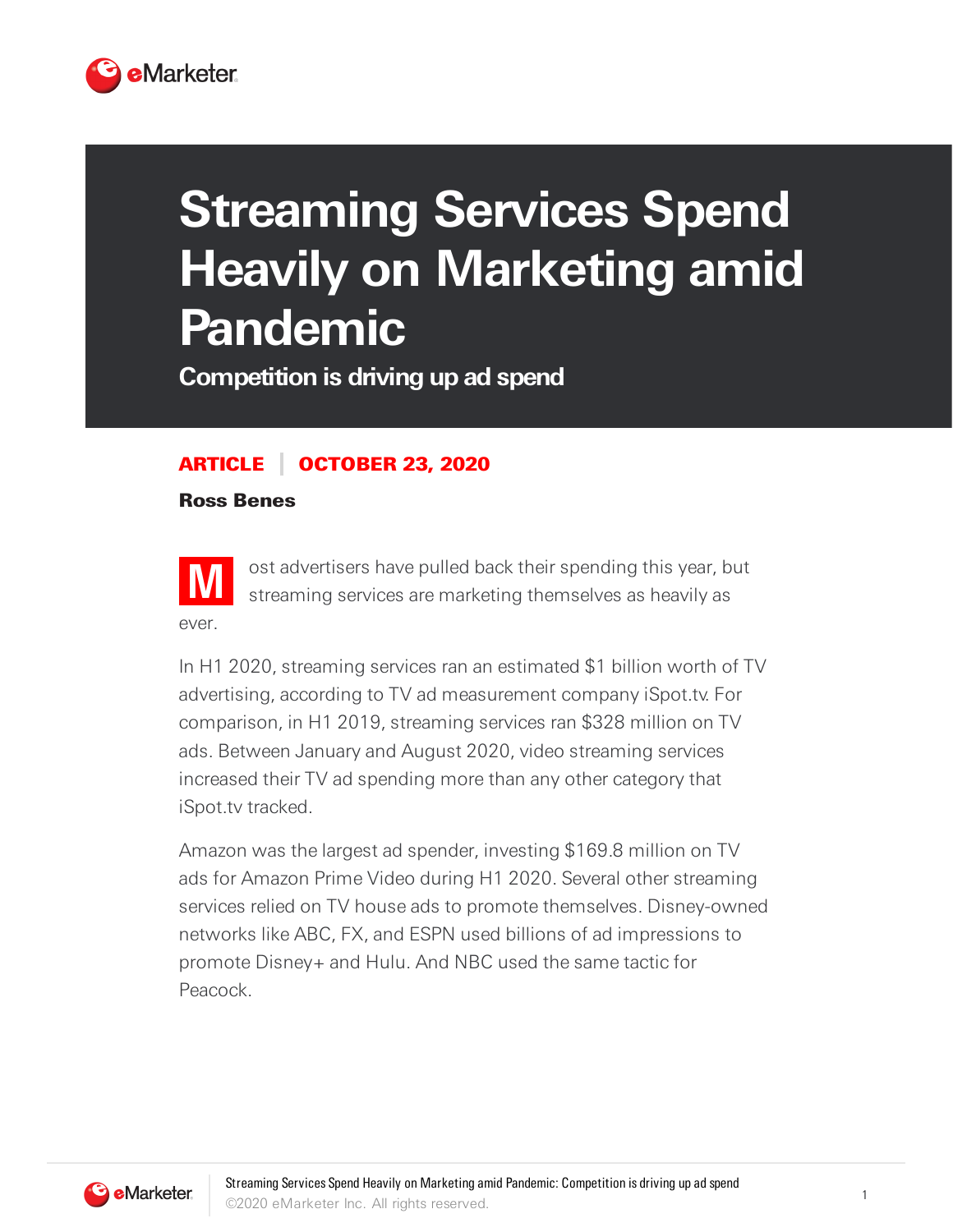

Netflix, which wasn't among the top 10 streaming services in terms of TV ad spending, pulled back its TV spending by 17.6% in H1 2020, compared with the same time frame a year ago, according to an iSpot.tv spokesperson. But Netflix is marketing itself in other ways. One tactic Netflix has tested is making certain movies and shows available for free. In August, Netflix offered about a dozen of its shows for free to nonsubscribers. While movies were wholly available, series were limited to a few episodes. Netflix is trying to use free content to hook in people who aren't already paying for the service.

Netflix is also using digital outlets like Facebook and YouTube to market itself. In H1 2020, Netflix had 6.2 billion video content views on YouTube and 4.7 billion on Facebook, which were up 50% and 54% year over year, respectively, according to digital video analytics company Tubular Labs. Among streaming services, Amazon Prime Video had the second-most video views on YouTube in H1, at 1.4 billion; Hulu came in second for Facebook, garnering 476 million views.

Streaming services are also using podcasts for marketing. In July, NBCUniversal was the largest podcast advertiser in the US, according to data from podcast analytics company Magellan AI cited by trade publication Inside Radio. Most of NBCU's podcast ad spending was used to promote its streaming service, Peacock. Other streamers